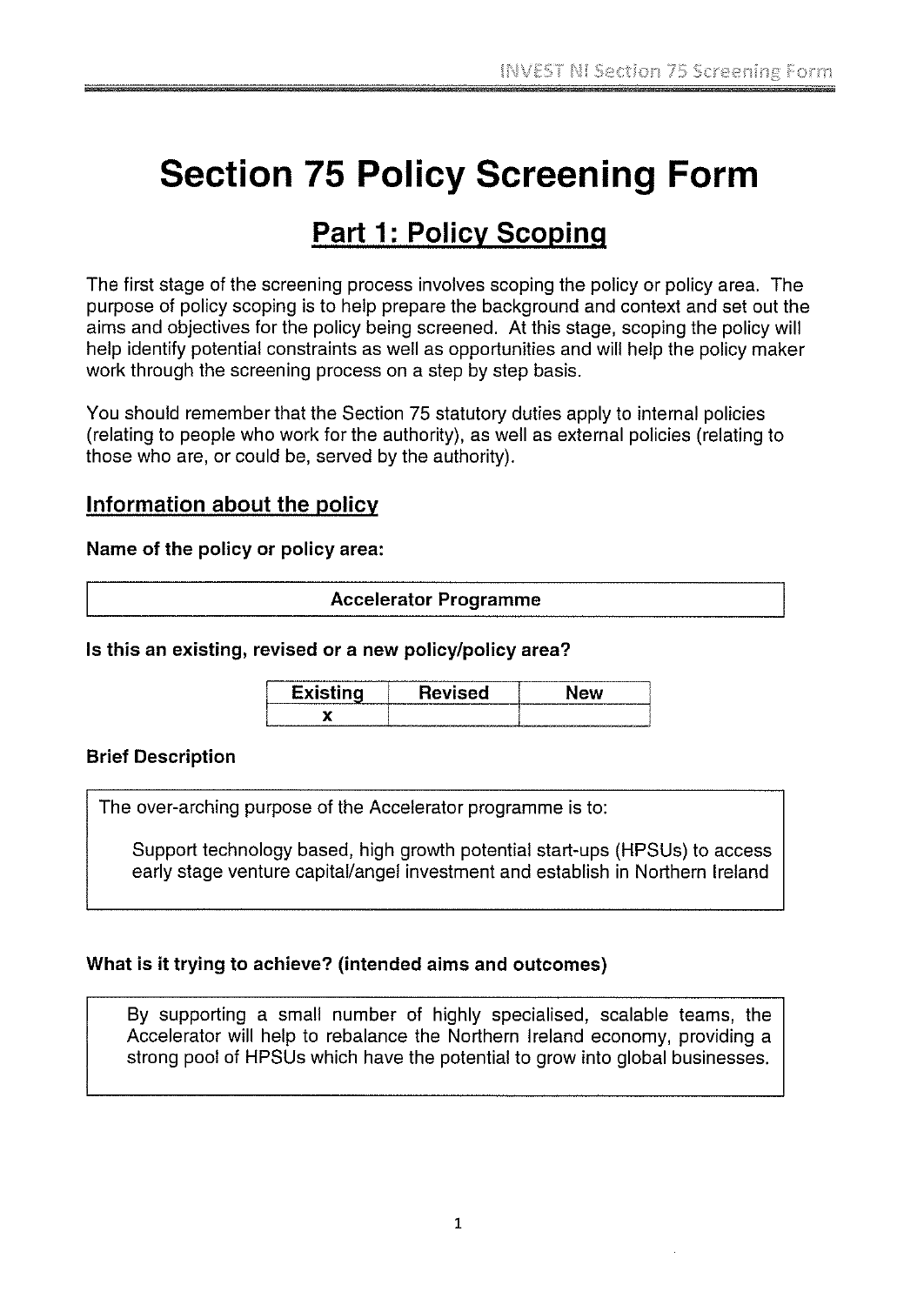Are there any Section 75 categories which might be expected to benefit from the intended policy?

<u>YES</u> NO N/A

#### If YES, explain how.

Accelerator is open to all new start up businesses who meet the relevant criteria.

#### Who initiated or wrote the policy?

Invest NI

#### Who owns and who implements each element of the policy?

Invest NI owns the programme, an appointed delivery organisation will implement/deliver the programme on behalf of Invest NI.

# Implementation factors

Are there any factors which could contribute to/detract from the intended aim/outcome of the policy/decision?

| <br><b>MAIN YOU GUINEESS AND IN</b> | -----<br>THE GROUND COMPANY |
|-------------------------------------|-----------------------------|
| ъ.<br>------                        | พระการกระทบทองเพราะที่      |

If YES, are they

Financial: YES (If YES, please detail)

Legislative: Y / N (If YES, please detail)

#### Other, please specify:

Willingness of NI companies to engage and time constraints.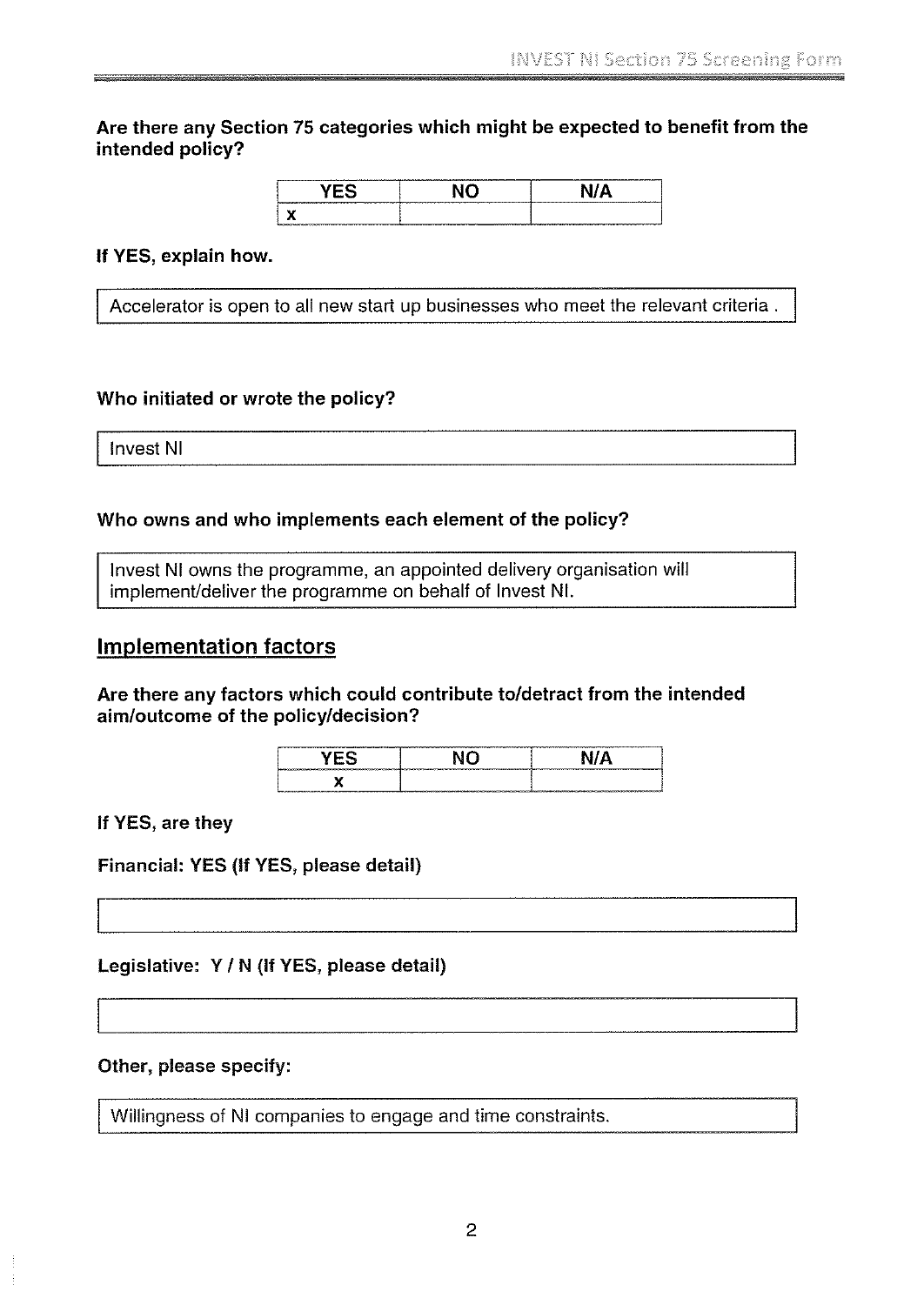# Main stakeholders affected

## Who are the internal and external stakeholders (actual or potential) that the policy will impact upon?

# Staff:

Staff of Skills & Strategy who will manage the programme. Invest NI CEs who will be allocated to programme participants. Invest NI Communications Team and Heads of other appropriate teams/divisions who will be involved in the promotion of the programme.

#### Service users:

Entrepreneurs who will participate on the programme.

## Other public sector organisations:

## Voluntarylcommunity/trade unions:

## Other, please specify:

The delivery organisation who will be appointed through a competitive tending procedure.

# Other policies with a bearing on this policy

## What are they and who owns them?

Policies and programmes emerging from the Invest NI Board Working Group on High Performance Start Ups. These will be owned by Invest NI.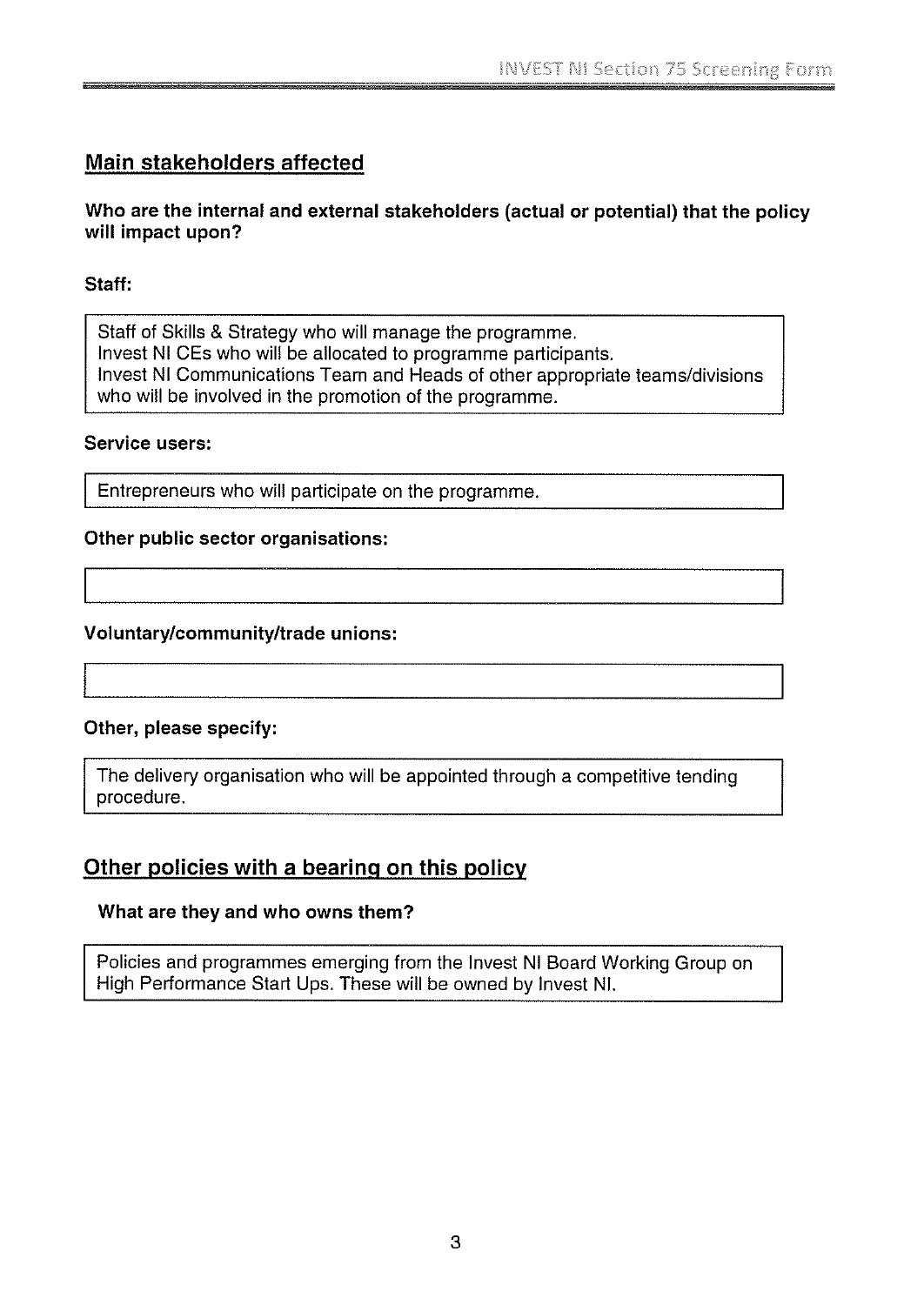# Available evidence

Evidence to help inform the screening process may take many forms. Public authorities should ensure that their screening decision is informed by relevant data.

What evidence/information (both qualitative and quantitative) have you gathered to inform this policy? Specify details for relevant Section 75 categories.

| <b>Section 75</b><br>Category | <b>Details of Evidence/Information</b>                                                                                                                       |
|-------------------------------|--------------------------------------------------------------------------------------------------------------------------------------------------------------|
|                               | An Economic Appraisal was undertaken, starting in December<br>2012, by Cogent, however no particular concerns were raised in<br>relation to equality groups. |

# Needs, experiences and priorities

Taking into account the information referred to above, what are the different needs, experiences and priorities of each of the following categories, in relation to the particular policy/decision? Specify details for each of the Section 75 categories

| <b>Section 75</b><br>Category | <b>Details of Needs/Experiences/Priorities</b>                                                                                         |
|-------------------------------|----------------------------------------------------------------------------------------------------------------------------------------|
| <b>ALL</b>                    | None identified, however we will continue to monitor the<br>uptake of the programme in order to identify any emerging<br>inequalities. |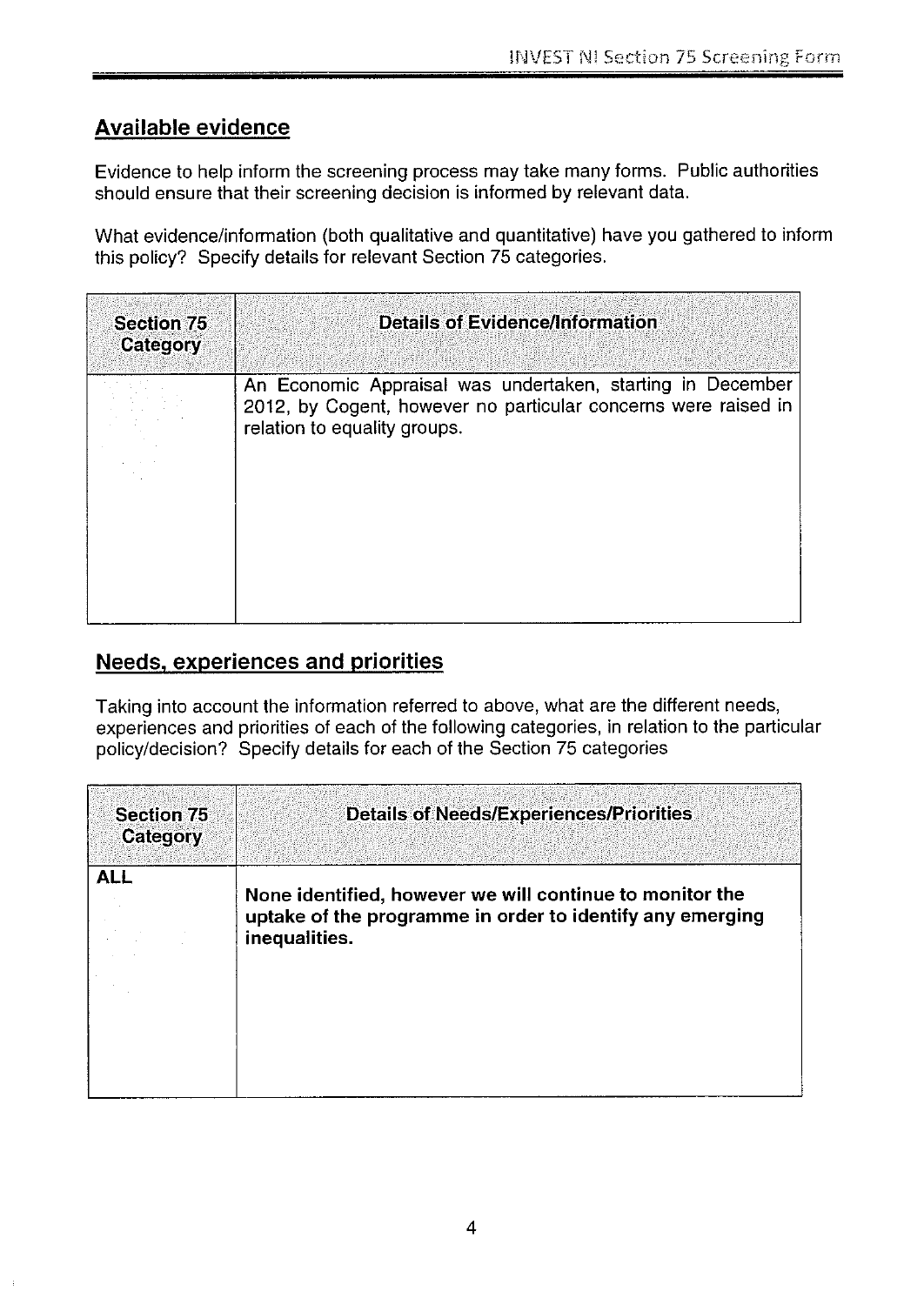# Part 2: Screening Questions

# Introduction

1. If the conclusion is none in respect of all of the Section 75 categories, then you may decide to screen the policy out. If a policy is 'screened out', you should give details of the reasons for the decision taken.

2. If the conclusion is major in respect of one or more of the Section 75 categories, then consideration should be given to subjecting the policy to an EQIA.

3. If the conclusion is minor in respect of one or more of the Section 75 categories, then consideration should still be given to proceeding with an EQIA, or to measures to mitigate the adverse impact; or an alternative policy.

# In favour of a 'major' impact

- a) The policy is significant in terms of its strategic importance;
- b) Potential equality impacts are unknown, because, for example, there is insufficient data upon which to make an assessment or because they are complex, and hence it would be appropriate to conduct an EQIA;
- c) Potential equality and/or good relations impacts are likely to be adverse or are likely to be experienced disproportionately by groups of people including those who are marginalised or disadvantaged;
- d) Further assessment offers a valuable way to examine the evidence and develop recommendations in respect of a policy about which there are concerns among affected individuals and representative groups, for example in respect of multiple identities;
- e) The policy is likely to be challenged by way of judicial review;
- f) The policy is significant in terms of expenditure.

# In favour of 'minor' impact

- a) The policy is not unlawfully discriminatory and any residual potential impacts on people are judged to be negligible;
- b) The policy, or certain proposals within it, are potentially unlawfully discriminatory, but this possibility can readily and easily be eliminated by making appropriate changes to the policy or by adopting appropriate mitigating measures;
- c) Any asymmetrical equality impacts caused by the policy are intentional because they are specifically designed to promote equality of opportunity for particular groups of disadvantaged people;
- d) By amending the policy there are better opportunities to better promote equality of opportunity and/or good relations.

## In favour of none

- a) The policy has no relevance to equality of opportunity or good relations.
- b) The policy is purely technical in nature and will have no bearing in terms of its likely impact on equality of opportunity or good relations for people within the equality and good relations categories.

Taking into account the earlier evidence, consider and comment on the likely impact on equality of opportunity / good relations for those affected by this policy, by applying the following screening questions and the impact on the group i.e. minor, major or none.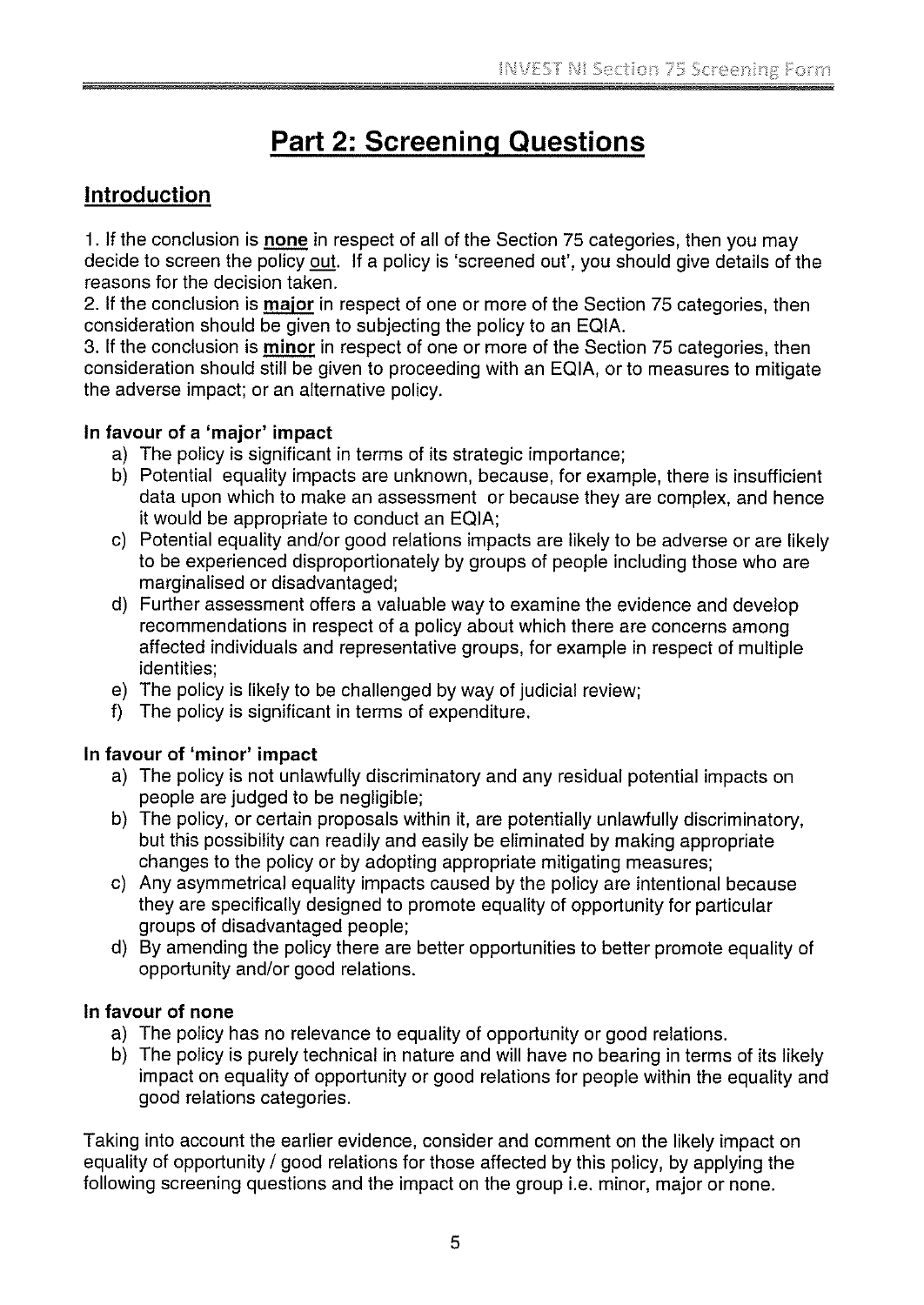# **Screening questions**

| What is the likely impact on equality of opportunity for those affected by this<br>$\mathbf{1}$<br>policy, for each of the Section 75 grounds? Minor/Major/None |                                                                                                                                           |                                             |  |
|-----------------------------------------------------------------------------------------------------------------------------------------------------------------|-------------------------------------------------------------------------------------------------------------------------------------------|---------------------------------------------|--|
| <b>Section 75</b><br><b>Category</b>                                                                                                                            | <b>Details of Policy Impact</b>                                                                                                           | Level of Impact?<br><b>Minor/Major/None</b> |  |
| <b>Religious</b><br><b>belief</b>                                                                                                                               | No specific needs identified in relation to<br>this programme                                                                             |                                             |  |
| <b>Political</b><br>opinion                                                                                                                                     | No specific needs identified in relation to<br>this programme                                                                             |                                             |  |
| Racial /<br>ethnic group                                                                                                                                        | Potentially require programme information<br>in alternative formats                                                                       |                                             |  |
| Age                                                                                                                                                             | No specific needs identified in relation to<br>this programme                                                                             |                                             |  |
| <b>Marital</b><br>status                                                                                                                                        | No specific needs identified in relation to<br>this programme                                                                             |                                             |  |
| <b>Sexual</b><br>orientation                                                                                                                                    | No specific needs identified in relation to<br>this programme                                                                             |                                             |  |
| Men and<br>women<br>generally                                                                                                                                   | No specific needs identified in relation to<br>this programme                                                                             |                                             |  |
| <b>Disability</b>                                                                                                                                               | Potentially require programme information<br>in alternative formats and or reasonable<br>adjustments made which will be made<br>available |                                             |  |
| <b>Dependants</b>                                                                                                                                               | No specific needs identified in relation to<br>this programme                                                                             |                                             |  |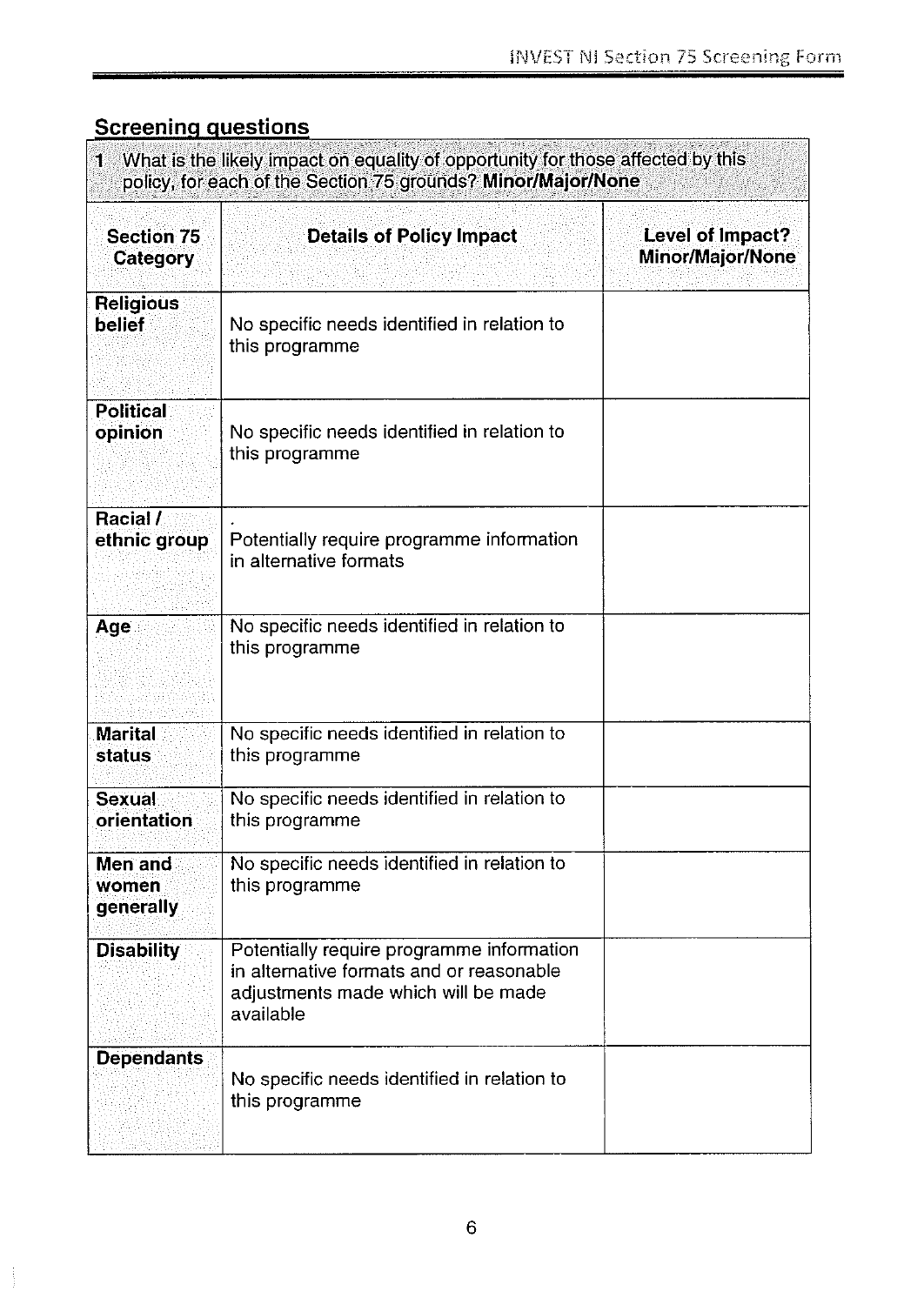| <b>Section 75</b><br>Category | If Yes, provide details | If No, provide reasons                                                                                                                                               |
|-------------------------------|-------------------------|----------------------------------------------------------------------------------------------------------------------------------------------------------------------|
| All                           |                         | As this programme is<br>available to all start up<br>companies meeting the<br>relevant criteria, no<br>opportunity exists to better<br>promote any particular group. |
|                               |                         |                                                                                                                                                                      |

| Good<br><b>Relations</b><br>Category | Details of policy impact | Level of impact<br><b>Minor/Major/None</b> |
|--------------------------------------|--------------------------|--------------------------------------------|
| <b>Religious</b><br>belief           |                          | none                                       |
| <b>Political</b><br>opinion          |                          | none                                       |
| <b>Racial group</b>                  |                          | none                                       |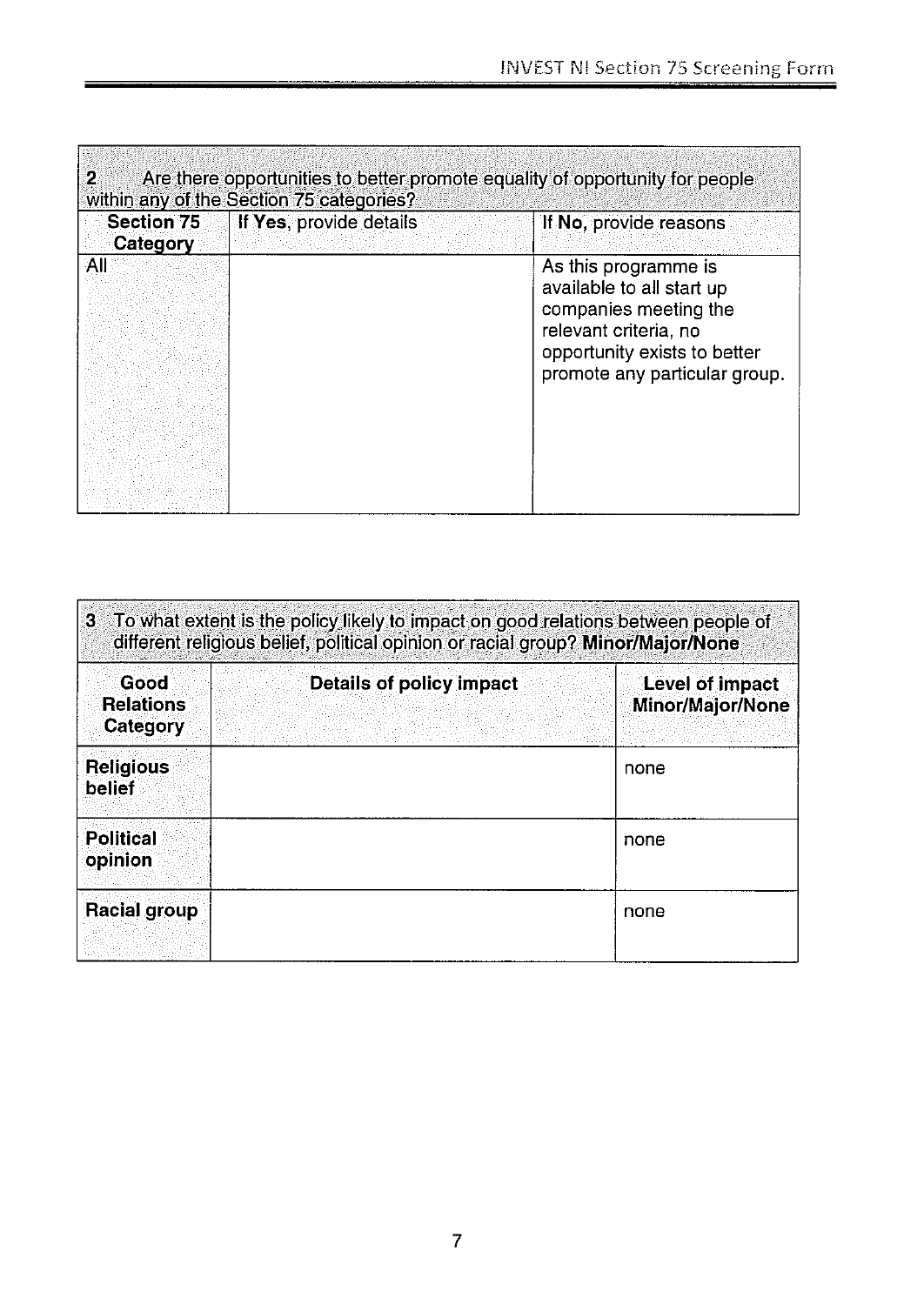| 4 Are there opportunities to better promote good relations between people of<br>different religious belief, political opinion or racial group? |                         |                                                                                                                                                                                                                                                                                  |
|------------------------------------------------------------------------------------------------------------------------------------------------|-------------------------|----------------------------------------------------------------------------------------------------------------------------------------------------------------------------------------------------------------------------------------------------------------------------------|
| <b>Good</b><br>relations<br>category                                                                                                           | If Yes, provide details | If No, provide reasons                                                                                                                                                                                                                                                           |
|                                                                                                                                                |                         | No, while the programme is<br>promoted throughout<br>Northern Ireland through a<br>wide range of mediums that<br>reach people of different<br>religious beliefs, political<br>opinions and racial groupings,<br>there is no specific action to<br>better promote good relations. |

# Additional considerations

## Multiple identity

Generally speaking, people can fall into more than one Section 75 category. Taking this into consideration, are there any potential impacts of the policy/decision on people with multiple identities?

(For example; disabled minority ethnic people; disabled women; young Protestant men; and young lesbians, gay and bisexual people).

none

Provide details of data on the impact of the policy on people with multiple identities. Specify relevant Section 75 categories concerned.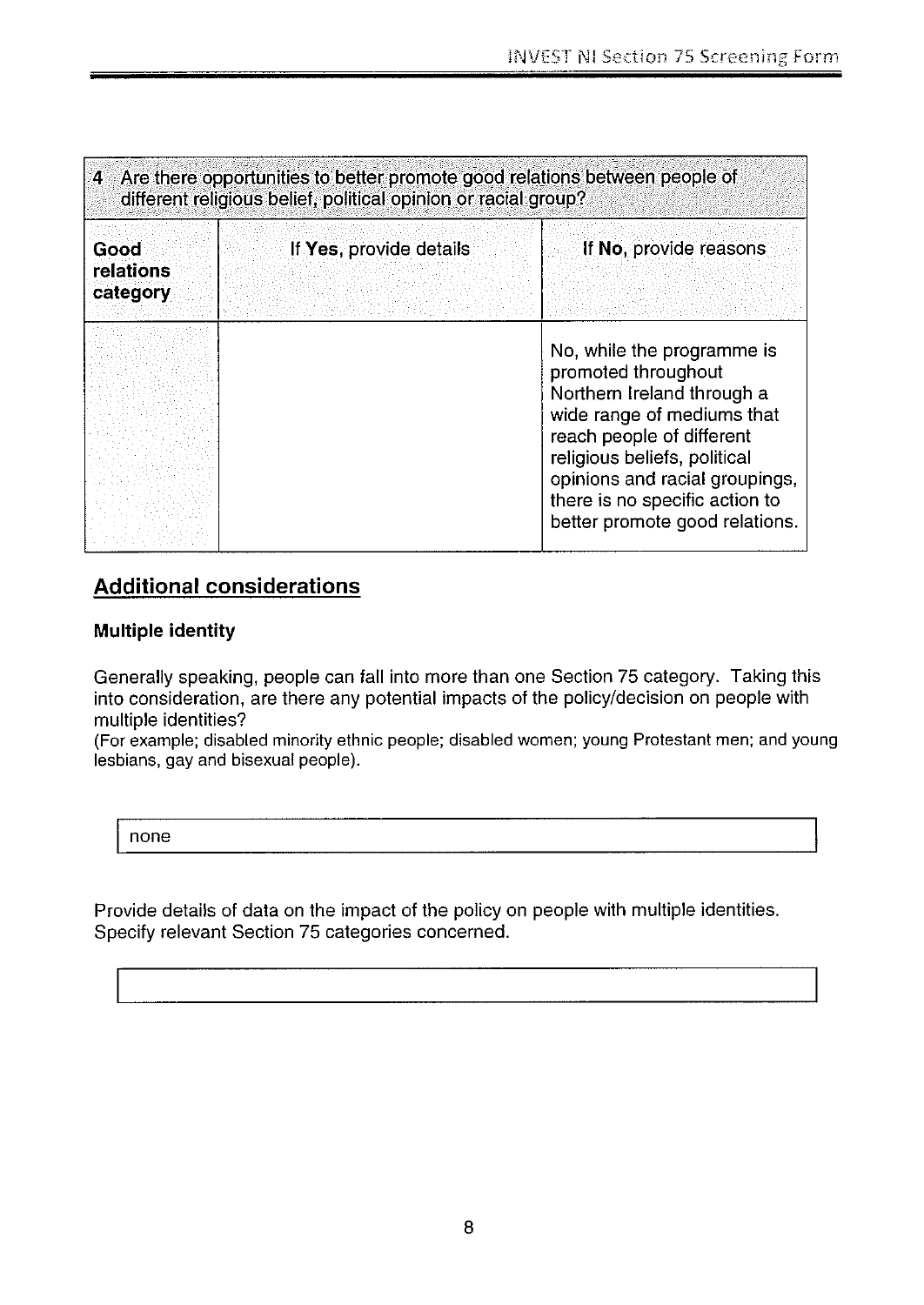# **Part 3: Screening Decision**

In light of your answers to the previous questions, do you feel that the policy should: (please underline one):

- 1. Not be subject to an EQIA (with no mitigating measures required)
- 2. Not be subject to an EQIA (with mitigating measures /alternative policies)
- 3. Not be subject to an EGIA at this time

# 4. Be subject to an EQIA

If 1. or 2. (i.e. not be subject to an EQIA), please provide details of the reasons why:

No envisaged detrimental impact on any S75 category.

If 2. (i.e. not be subject to an EQIA), in what ways can identified adverse impacts attaching to the policy be mitigated or an alternative policy be introduced?

In light of these revisions, is there a need to re-screen the revised/alternative policy at a future date? YES / NO

If YES, when & why?

If 3. or 4. (i.e. to conduct an EQIA), please provide details of the reasons: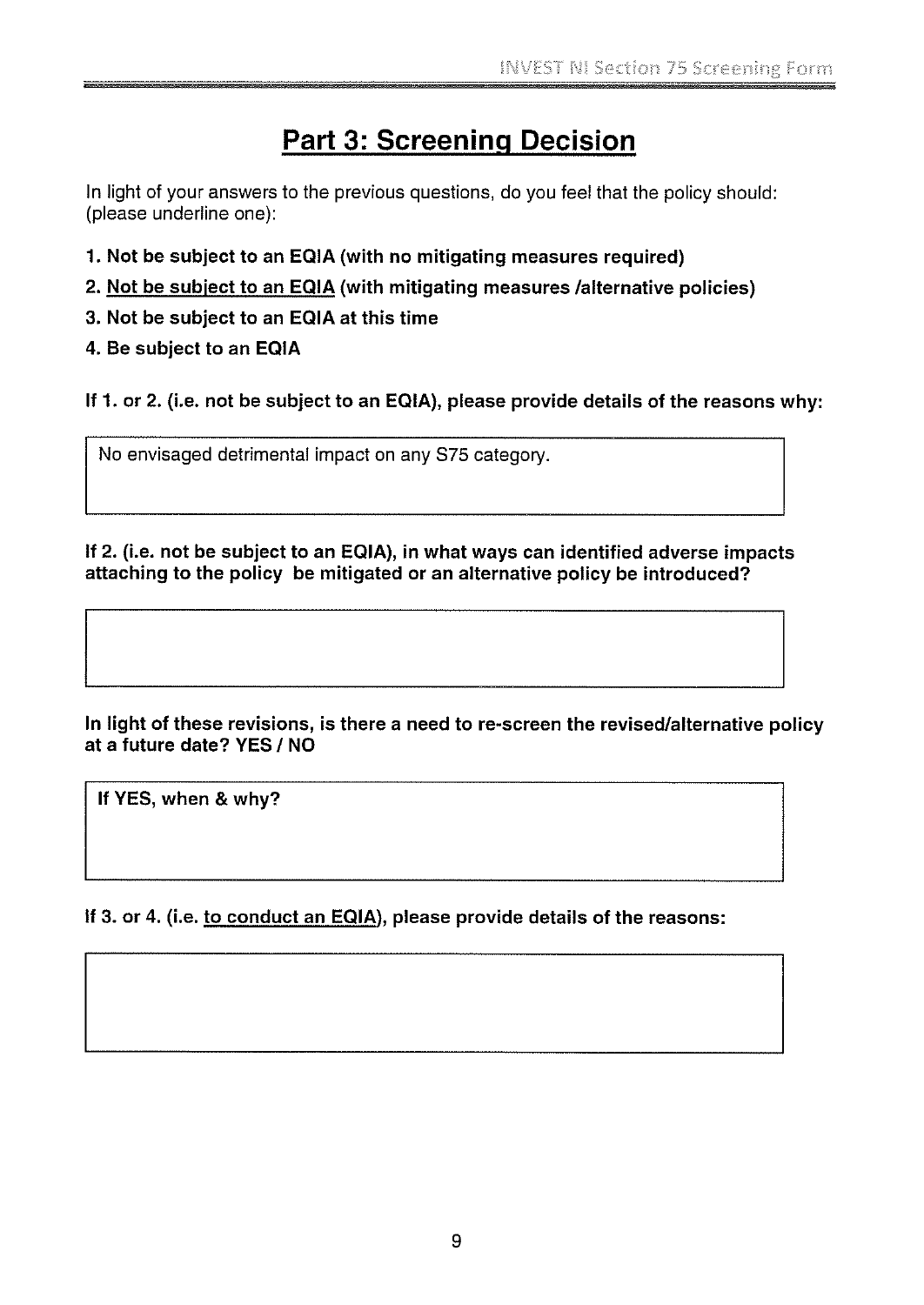# Timetabling and Prioritising EOIA

If 3. or 4., is the policy affected by timetables established by other relevant public authorities? YES / NO

If YES, please provide details:

Please answer the following questions to determine priority for timetabling the EQIA. On a scale of 1-3, with <sup>1</sup> being the lowest priority and 3 being the highest, assess the policy in terms of its priority for EQIA.

| <b>Priority criterion</b>                            | Rating<br>$(1-3)$ |
|------------------------------------------------------|-------------------|
| Effect on equality of opportunity and good relations |                   |
| Social need                                          |                   |
| Effect on people's daily lives                       |                   |
| Relevance to a public authority's functions          |                   |

Note: The Total Rating Score should be used to prioritise the policy in rank order with other policies screened in for EQIA. This list of priorities will assist you in timetabling the EQIA. Details of your EQIA timetable should be included in the quarterly Section 75 report.

Proposed date for commencing EQIA:

# Any further comments on the screening process and any subsequent actions?